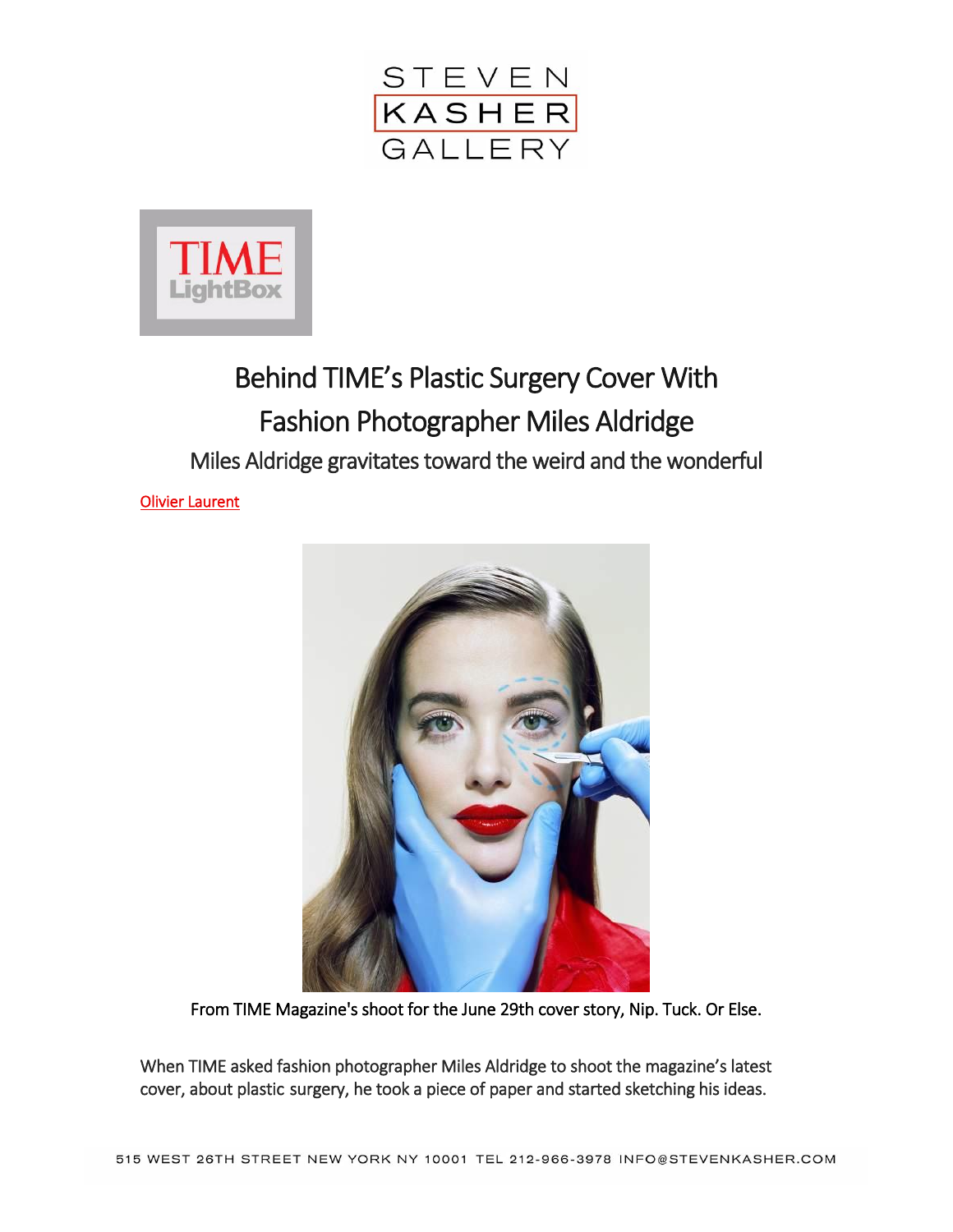

Seen side-by-side with his final images, Aldridge's sketches are a testament to the photographer's clear vision—one he has perfected over the years in his personal work.

"I always do sketches for my photography, I find it's a very helpful way to imagine the photograph without having to do it all in a studio, live," he tells TIME. "My images are designed so they kind of need to be drawn and sketched out."

As the son of the graphic designer Alan Aldridge, who created iconic album covers for the Rolling Stones, The Who and Elton John, Aldridge always had a predisposition for illustration. "I've always wanted to be an illustrator like my father," he says. "I went to art school and achieved those aims, but I came out and found illustration itself to be quite boring and quite lonely. As a young man in his early 20s, just being locked up in a studio with watercolors seemed to be the wrong thing. So I thought, Maybe I'll be a film director."

So Aldridge started directing music videos, leaving his lonely studio for a film set with 50 people. "It was quite a different kind of existence," he says. "But in the end, I found pop videos not satisfactory as far as image-making, because you always had to compromise between what you wanted to do and what [you could do]."

That's when Aldridge turned to photography, using his past experiences to enrich his vision. "I did a drawing in advance, I thought maybe I could take control of that energy, and that's what I did," he says. "I decided quite early on that I wanted to own my pictures," he says. "I wanted them to be about my world. My heroes, Richard Avedon, Guy Bourdin, are photographers that have a signature; you can spot their work without reading the credits. I was searching for a way to do that. And the way to do that was to be truthful to yourself."

Aldridge gravitates toward the weird and the wonderful. His photographs, as Glenn O'Brien wrote in the introduction of the artist's monograph I Only Want You to Love Me, are set in a "luxury world where surreality reigns. All is perfect, yet something is amiss."

Aldridge doesn't hide it. "I'm particularly interested in glamor, but I'm also interested in despair and unhappiness, consumer culture—a modern version of ennui." To create this subtle balance between dream and nightmare, Aldridge was inspired by one of Alfred Hitchcock's most famous sequences. "Hitchcock was always babbling on about the shower scene in*Psycho*," he tells TIME. "He stated that what was interesting about that scene was that as well as seeing a woman being coldly murdered, he realized that the audience was also, rather hideously, hoping for a view of her breast or her bum. I read that and I